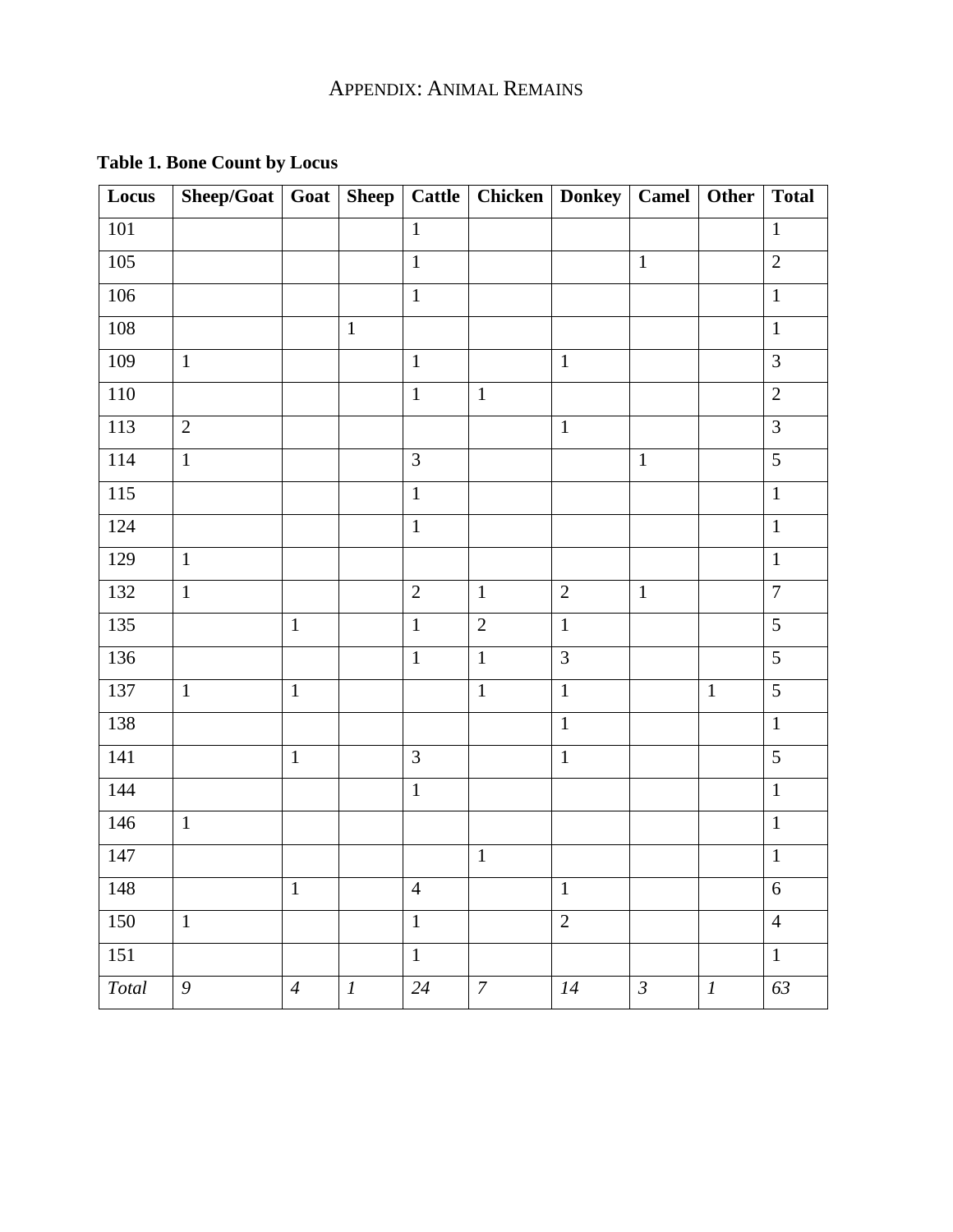**Table 2. Bone Count by Species**

| Part                 | Sh/G           | <b>Cattle</b>  | <b>Camel</b>   | Equid          | <b>Chicken</b> | <b>Other</b>   | <b>Total</b>   |
|----------------------|----------------|----------------|----------------|----------------|----------------|----------------|----------------|
| Mandible             | $\overline{4}$ | 3              |                | $\mathbf{1}$   |                |                | 8              |
| Scapula              | $\overline{2}$ |                |                |                |                |                | $\overline{2}$ |
| Humerus              | $\mathbf{1}$   | $\mathbf{1}$   |                | $\mathbf{1}$   | $\overline{2}$ |                | 5              |
| Radius               | $\mathbf{1}$   |                |                |                | $\mathbf{1}$   |                | $\overline{2}$ |
| Pelvis               | $\mathbf{1}$   | $\mathbf{1}$   |                |                |                |                | $\overline{2}$ |
| Femur                |                |                |                |                | $\mathbf{1}$   |                | $\mathbf{1}$   |
| Tibia/Tibiotarsus    | $\mathbf{1}$   | $\overline{2}$ |                |                | $\mathbf{1}$   |                | $\overline{4}$ |
| Calcaneus            |                | $\mathbf{1}$   |                |                |                |                | $\mathbf{1}$   |
| Astragalus           | $\mathbf{1}$   | $\overline{4}$ |                |                |                |                | 5              |
| Metacarpals          | $\overline{2}$ | $\overline{2}$ |                | $\overline{2}$ |                |                | 6              |
| Metatarsals          | $\mathbf{1}$   | 3              | $\mathbf{1}$   |                |                |                | 5              |
| Metapodials          |                |                | $\mathbf{1}$   | 6              |                |                | $\overline{7}$ |
| Phalanx 1            |                | $\overline{4}$ | $\mathbf{1}$   | 3              |                |                | 8              |
| Phalanx <sub>2</sub> |                | $\mathbf{1}$   |                |                |                |                | $\mathbf{1}$   |
| Other                | $\overline{2}$ |                |                |                | 3              | $\mathbf{1}$   | 6              |
| Total(N)             | 16             | 22             | $\mathfrak{Z}$ | 13             | $\overline{7}$ | $\mathfrak{1}$ | 63             |
| Total $(\%)$         | 25             | 35             | 5              | 23             | 12             | $\overline{2}$ |                |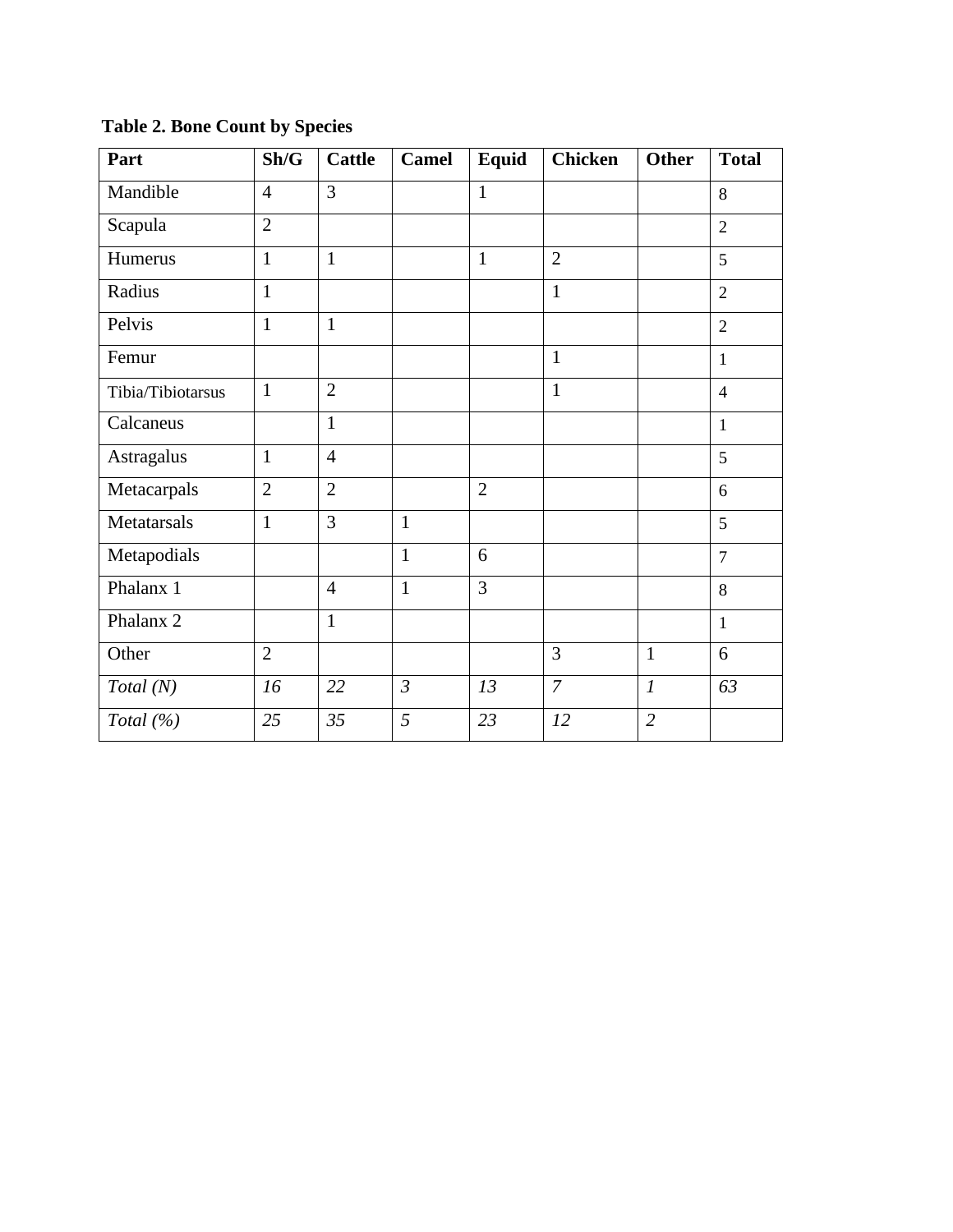|            | <b>Bone</b>          | <b>Measurements (mm)</b>                         | Locus |
|------------|----------------------|--------------------------------------------------|-------|
| Goat       | M <sub>3</sub>       | $W=7$                                            | 135   |
|            | Humerus              | BT=292; HTC=13.8                                 | 137   |
|            | Matacarpal           | Bd=25.1; BFd=24.3; DEM=10.9; DVM=16.4; WCM=11.6; | 148   |
|            |                      | DEL=10.1; DVL=15.5; WCL=10.8                     |       |
|            | Radius               | $GL=140.1$                                       | 148   |
| Sheep/goat | Astragalus           | GLI=3.3; DI=16.4; Bd=18.6                        | 129   |
|            | Matacarpal           | $Bp=22.7$                                        | 150   |
|            | Scapula              | $GLp=31.8$                                       | 109   |
|            | Tibia                | Dd=24.3; Dd=24.3; Bd=29.1                        | 113   |
| Camel      | Metapodial           | $Dd=41.9$                                        | 135   |
|            | phalanx 1            | $Bd = 33.7$                                      | 114   |
| Cattle     | Phalanx 1            | GLpe=59.8; Bp=28.1; SD=25.6                      | 110   |
|            | Phalanx 1            | GLpe=49.1; Bp=23.7; Bd=22.3; SD=20.5             | 115   |
|            | Phalanx 1            | GLpe=52.2; Bp=27.2; Bd=25.2; SD=23.8             | 141   |
|            | Phalanx 1            | GLpe=51.7; Bp=24.2; Bd=23.1; SD=21.4             | 144   |
|            | Phalanx <sub>2</sub> | Bp=27.5; Bd=25.2                                 | 141   |
|            | Astragalus           | GLI=59.2; Bd=39.9                                | 132   |
|            | <b>Astragalus</b>    | GLI=58; Bd=35.5; Dl=32.1                         | 148   |
|            | Astragalus           | Bd=37.6; Dl=32.5                                 | 150   |
|            | Calcaneus            | $GLI=110.1$                                      | 148   |
|            | M <sub>3</sub>       | $GL=35.2$ ; $W=13.8$                             | 114   |
|            | M <sub>3</sub>       | GL=34.5; $W=17.7$                                | 101   |
|            | M <sub>3</sub>       | GL=35.6; $W=11.8$                                | 148   |
|            | Metatarsal           | Bd=60.1; BFd=56.1; DEM=25.7; DVM=30;             | 106   |
|            |                      | WCM=30.3;DEL=21.3; DVL=28.6; WCL=26.9            |       |
|            | Metacarpal           | Bd=51.1; BFd=48.3; DEM=21.4; DVM=28.1; WCM=24.1; | 105   |
|            |                      | DEL=20.3; DVL=26.7; WCL=23.6                     |       |
|            | Metacarpal           | $Bp=55$                                          | 114   |
|            | Humerus              | $GL=139$                                         | 135   |
|            | Tibia                | Dd=40.1; Bd=54.7                                 | 114   |
| Equid      | Phalanx 1            | GLpe=76.8; Bp=42.7; Bd=35.1; SD=25               | 138   |
|            | Phalanx 1            | GLpe=59.1; Bd=27.3; SD=19.8                      | 150   |
|            | Humerus              | BT=56.1; HTC=28.9                                | 113   |
|            | Metacarpal           | $Bp=47.6$                                        | 148   |
|            | Metacarpal           | GL=182.7; Bp=36.6; Bd=33.1; SD=24.3              | 109   |
|            | Metapodial           | Bd=31.7                                          | 137   |
|            | Metapodial           | Bd=33.7; BFd=34.2                                | 132   |
|            | Metapodial           | $Bd = 47.3$                                      | 136   |
|            | Metapodial           | Bd=28.3; BFd=31.3                                | 150   |
| Chicken    | Femur                | $Bd=13$                                          | 136   |
|            | Humerus              | $GL=62.2$                                        | 132   |
|            | Radius               | $GL=55.1$                                        | 110   |
|            | Tarsometatarsus      | $GL=6.7$                                         | 135   |
|            | Tarsometatarsus      | $GL=8.7$                                         | 147   |

**Table 3. Bone Measurements (codes following von den Driesch [1976] and Davis [1996])**